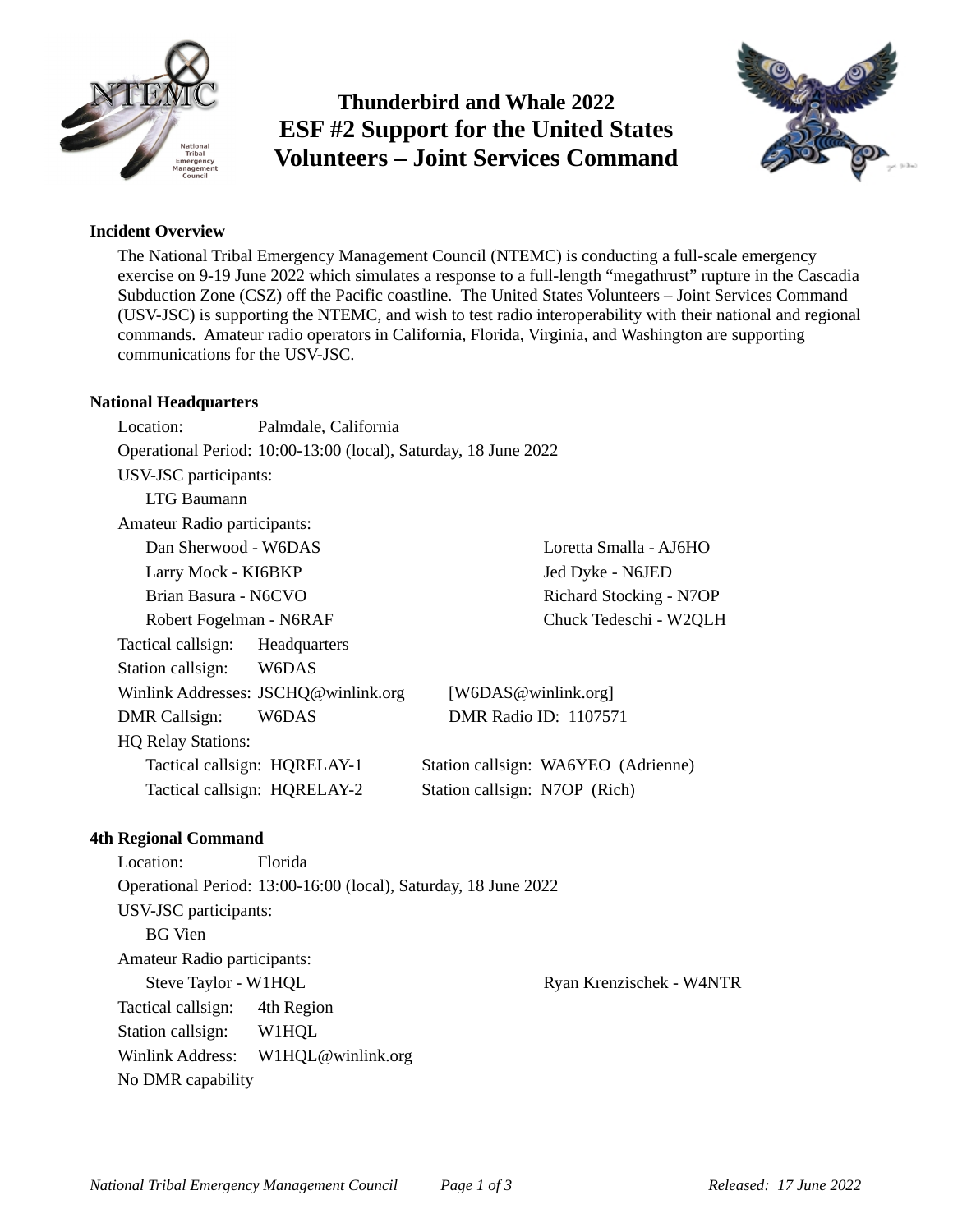## **Thunderbird and Whale 2022 – ESF #2 Support for USV-JSC** (*continued*)

# **10th Regional Command**

| Tuth Regional Command                          |                                                                 |                                       |                         |                                  |                    |  |  |  |
|------------------------------------------------|-----------------------------------------------------------------|---------------------------------------|-------------------------|----------------------------------|--------------------|--|--|--|
| Co-located at:                                 |                                                                 | NTEMC EOC, Maltby, Washington         |                         |                                  |                    |  |  |  |
|                                                | Operational Period: 9:00-14:00 (local), Saturday, 18 June 2022  |                                       |                         |                                  |                    |  |  |  |
| USV-JSC participants:                          |                                                                 |                                       |                         |                                  |                    |  |  |  |
| <b>MG Natterstad</b>                           |                                                                 |                                       | <b>BG</b> Waling        |                                  | MAJ Van            |  |  |  |
| <b>MG</b> Korte                                | <b>COL Ridge</b>                                                |                                       |                         | <b>CPT</b> Middleton             |                    |  |  |  |
| <b>MG Coffey</b>                               | <b>COL Pham</b>                                                 |                                       |                         | <b>SFC Harvey</b>                |                    |  |  |  |
| Amateur Radio participants:                    |                                                                 |                                       |                         |                                  |                    |  |  |  |
| Ray Smith - KD7AVP                             |                                                                 |                                       | Lynda Zambrano - KE7RWG |                                  |                    |  |  |  |
| Tactical callsign:                             | <b>NTEMC</b>                                                    |                                       |                         |                                  |                    |  |  |  |
| Station callsign:                              | KD7AVP                                                          |                                       |                         |                                  |                    |  |  |  |
| Winlink Address:                               |                                                                 | NTEMC@winlink.org                     |                         | [KD7AVP@winlink.org]             |                    |  |  |  |
| <b>DMR</b> Callsign:                           | KD7AVP                                                          |                                       |                         | DMR Radio ID: 3153176 or 3153186 |                    |  |  |  |
|                                                |                                                                 |                                       |                         |                                  |                    |  |  |  |
| 101st and 103rd Brigade Coordination Teams     |                                                                 |                                       |                         |                                  |                    |  |  |  |
| Location:                                      |                                                                 | Arlington Airport (KAWO), Washington  |                         |                                  |                    |  |  |  |
|                                                | Operational Period: 9:00-14:00 (local), Saturday, 18 June 2022  |                                       |                         |                                  |                    |  |  |  |
| USV-JSC participants (101st BCT):              |                                                                 |                                       |                         |                                  |                    |  |  |  |
| MAJ Nguyễn                                     |                                                                 |                                       | 1SG Hua                 |                                  | <b>SSG Tran</b>    |  |  |  |
| USV-JSC participants (103rd BCT):              |                                                                 |                                       |                         |                                  |                    |  |  |  |
| <b>BG</b> Miller                               |                                                                 |                                       | <b>LT</b> Nenno         |                                  | <b>SGT Raymond</b> |  |  |  |
| <b>MAJ Vallano</b>                             | <b>LTJG Juzwick</b>                                             |                                       |                         | <b>SGT Davis</b>                 |                    |  |  |  |
| Amateur Radio participants:                    |                                                                 |                                       |                         |                                  |                    |  |  |  |
|                                                |                                                                 | John VanDalen - N7AME [9:00 - 12:00]  |                         | [need another]                   | $[11:30 - 14:00]$  |  |  |  |
| Tactical callsign:                             | Arlington                                                       |                                       |                         |                                  |                    |  |  |  |
| Station callsign:                              | N7AME                                                           |                                       |                         |                                  |                    |  |  |  |
| Band for communications with the NTEMC EOC:    |                                                                 |                                       |                         | VHF/UHF                          |                    |  |  |  |
| Band for communications test with Grove Field: |                                                                 |                                       |                         | 75 meters                        |                    |  |  |  |
| No DMR capability                              |                                                                 |                                       |                         |                                  |                    |  |  |  |
|                                                |                                                                 |                                       |                         |                                  |                    |  |  |  |
| <b>102nd Brigade Coordination Team</b>         |                                                                 |                                       |                         |                                  |                    |  |  |  |
| Location:                                      |                                                                 | Grove Field Airport (1W1), Washington |                         |                                  |                    |  |  |  |
|                                                | Operational Period: 10:00-14:00 (local), Saturday, 18 June 2022 |                                       |                         |                                  |                    |  |  |  |
| USV-JSC participants:                          |                                                                 |                                       |                         |                                  |                    |  |  |  |
| <b>BG</b> Gunn                                 |                                                                 |                                       | WO <sub>2</sub> Tran    |                                  | <b>CPO</b> Glander |  |  |  |
| MAJ Vu                                         |                                                                 |                                       | <b>WO1 Kreutz</b>       |                                  | <b>SSG Tran</b>    |  |  |  |
| Amateur Radio participants:                    |                                                                 |                                       |                         |                                  |                    |  |  |  |

Howard Foreman - KC7IZH [*1 other*]

Michael Barnhart - AE7GQ Rich Stewart - KJ7RD

Tactical callsign: Grove Field Station callsign: K7CLL